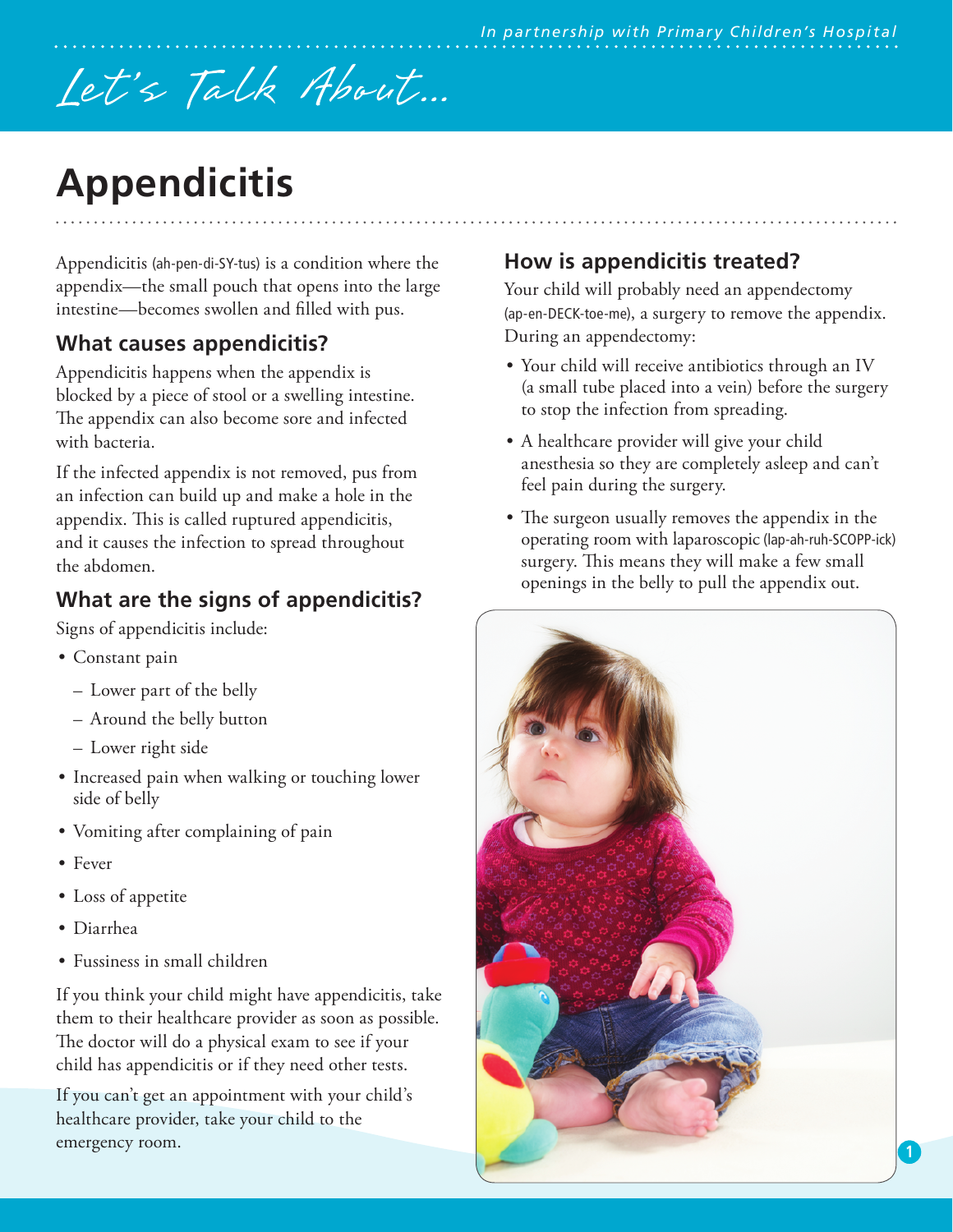

• Healthcare providers will watch your child carefully in the recovery room for an hour after surgery. When your child is stable and awake enough, they will be moved to a hospital room.

#### **What happens in the hospital after my child's appendectomy?**

- Healthcare providers will take your child's temperature, pulse, and blood pressure often. They will encourage your child to breathe deeply and walk around the day after surgery. This helps the intestine start working right again.
- Your child may get pain medicine, fluids, and antibiotics through their IV. As your child starts to eat more, they may take medicine by mouth.
- Your child can drink clear liquids by mouth after the surgery. If they don't feel nauseated or bloated and don't vomit, they can eat a normal diet. Nausea and vomiting are common. Your child may not be able to eat or drink by mouth until their intestines are working properly again.
- The surgical opening is covered with waterproof glue or paper tape and a sterile bandage on top. The outer bandage will be removed 2 days after surgery, and the tape and glue will fall off on their own within 10–14 days. A healthcare provider will teach you to care for your child's incision before you leave the hospital.

# **When can my child go home?**

Your child can go home when they are eating and drinking well and can take pain medicine by mouth.

If your child's appendix did not rupture they may stay in the hospital 1–2 days after surgery and will not need to take antibiotics when going home. If your child's appendix ruptured, they may need to stay in the hospital 3–7 days and get antibiotics through an IV. Once your child is ready to go home, a healthcare provider will test their blood to see if they need to take antibiotics by mouth at home.

## **What should I do when my child goes home?**

- Keep the surgical site clean and dry for 48 hours after surgery. After 48 hours, your child can take a shower. Do not soak or submerge the surgical site in water for 7 days.
- Feed your child a normal diet, but avoid greasy foods for 3 days after leaving the hospital.
- Give your child acetaminophen (Tylenol<sup>®</sup>) and ibuprofen (Motrin®) if they have pain. Most children will not need prescription pain medicine, but their healthcare provider may prescribe it just in case.
- Follow the healthcare provider's instructions if your child has diarrhea or becomes constipated.
- Have your child avoid contact sports and heavy lifting for 2 weeks after surgery.
- Let your child go to school once they can sit and walk well and are not taking prescription pain medicine.
- Take your child to a follow-up appointment 2 weeks after they go home. The provider will make sure your child is healthy and test their blood if they went home on antibiotics. If you can't come to a follow-up, call your child's healthcare provider in 2 weeks to talk about how your child is recovering.